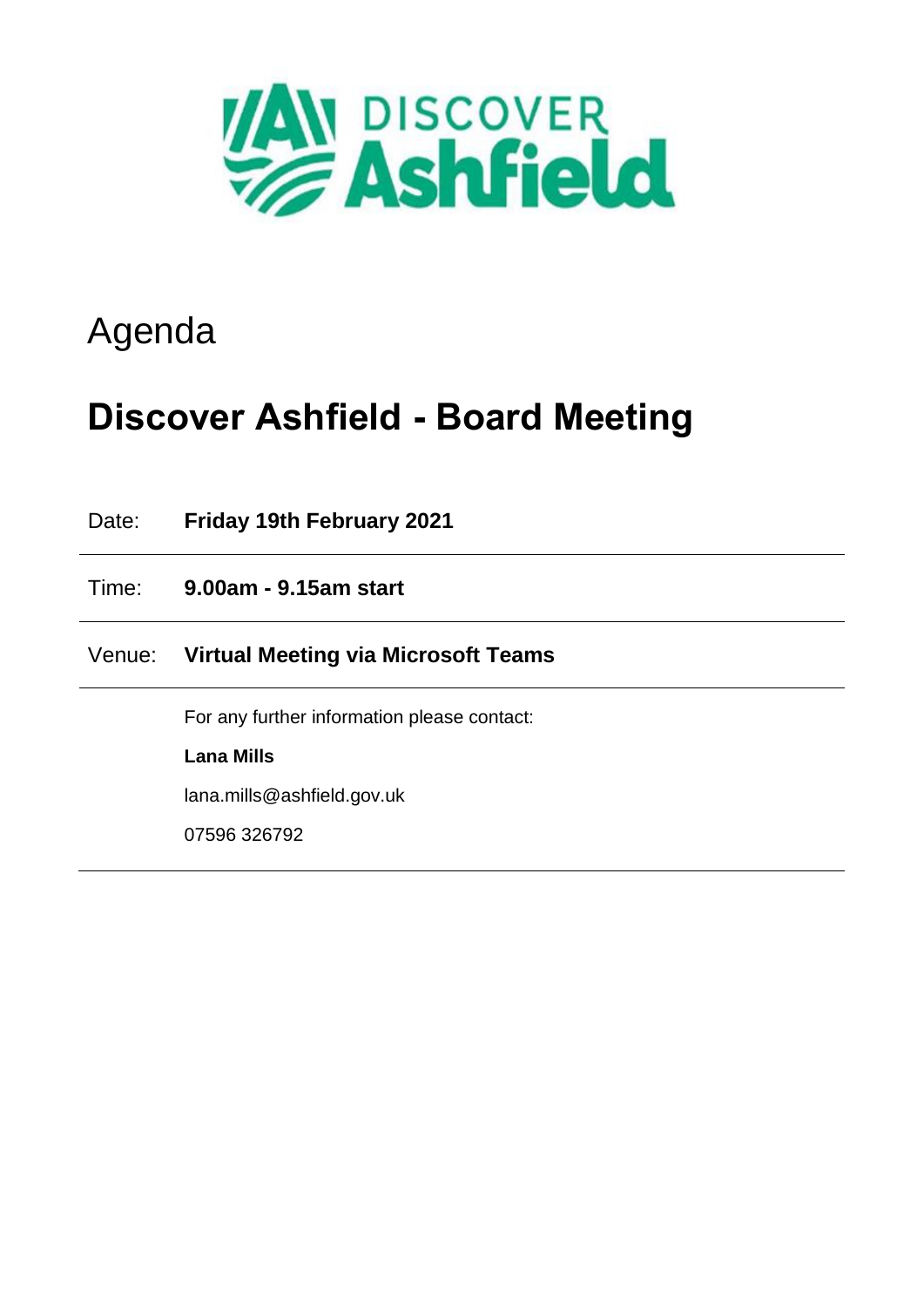### **DISCOVER ASHFIELD - BOARD MEETING**

### **Attendees**

| <b>Name</b>                 | <b>Position on Board</b>                           | Position/Organisation                                                    | <b>Apologies</b> |
|-----------------------------|----------------------------------------------------|--------------------------------------------------------------------------|------------------|
| <b>Martin Rigley MBE</b>    | <b>Chair</b> / Theme Lead -<br>Succeed in Ashfield | Managing Director, Lindhurst Engineering                                 |                  |
| Louise Knott                | <b>Vice Chair</b>                                  | Vice Principal, West Nottinghamshire<br>College                          | $\checkmark$     |
| <b>Darron Ellis</b>         | Theme Lead - More<br>to Discover                   | <b>Historian</b>                                                         |                  |
| <b>Liz Barrett</b>          | Theme Lead - Love<br><b>Where You Live</b>         | <b>Academy Transformation Trust Further</b><br>Education                 |                  |
| Pete Edwards                | Theme Lead - Be<br>Happy, Be Healthy               | Chair, Ashfield Health and Wellbeing<br>Partnership                      |                  |
| <b>Callum Parr</b>          | <b>Board Member</b>                                | Youth Council Leader, Ashfield District<br><b>Youth Council</b>          |                  |
| <b>Carol Cooper-Smith</b>   | <b>Board Member</b>                                | Chief Executive, Ashfield District Council                               |                  |
| Chloe O'Donnell             | <b>Board Member</b>                                | Shopping Centre Manager, Idlewells<br><b>Shopping Centre</b>             |                  |
| Cllr Christian Chapman      | <b>Board Member</b>                                | Scrutiny Rep, Ashfield District Council                                  |                  |
| <b>Christopher Baron</b>    | Observer / Substitute<br>for Lee Anderson, MP      | Office Manager, Ashfield & Eastwood MP's<br>Office                       |                  |
| <b>Cllr Helen-Ann Smith</b> | <b>Board Member</b>                                | Deputy Council Leader, Ashfield District<br>Council                      |                  |
| Cllr Jason Zadrozny         | <b>Board Member</b>                                | Annesley and Felley Parish Council                                       |                  |
| <b>Cllr Matthew Relf</b>    | <b>Board Member</b>                                | Portfolio Holder, Planning & Regen, Ashfield<br><b>District Council</b>  |                  |
| David Ainsworth             | <b>Board Member</b>                                | Director of Clinical Commissioning Group,<br><b>NHS</b>                  |                  |
| David Jackson               | <b>Board Member</b>                                | Centre Manager, East Midlands Designer<br>Outlet                         |                  |
| <b>Edward Johnstone</b>     | <b>Board Member</b>                                | Assistant Principal (Development), Portland<br>College                   |                  |
| Fiona Anderson              | <b>Board Member</b>                                | Head of Civic Engagement, Nottingham<br><b>Trent University</b>          | $\checkmark$     |
| Gary Jordan                 | <b>Board Member</b>                                | Chair, Mansfield and Ashfield 2020                                       | $\checkmark$     |
| Julia Terry                 | <b>Board Member</b>                                | Development Worker, Transforming Notts<br>Together                       |                  |
| Kathryn Stacey              | <b>Board Member</b>                                | Chief Executive, Citizens Advice Ashfield                                |                  |
| Lee Anderson, MP            | <b>Board Member</b>                                | MP for Ashfield and Eastwood                                             |                  |
| Lorna Masey                 | Substitute for Vicki<br>Dyer                       | District Operational Leader, Ashfield Job<br>Centre                      |                  |
| Mark Spencer, MP            | <b>Board Member</b>                                | <b>MP</b> for Sherwood                                                   |                  |
| Melanie Phythian            | Observer                                           | Towns Fund Policy Advisor, Cities & Local<br><b>Growth Unit</b>          |                  |
| <b>Rachel Quinn</b>         | <b>Board Member</b>                                | Head of People & Skills, D2N2 LEP                                        |                  |
| <b>Robert Orgill</b>        | <b>Board Member</b>                                | Property Manager EMEA, Rolls Royce                                       |                  |
| <b>Simon Martin</b>         | <b>Board Member</b>                                | Vice Principal, Academy Transformation<br><b>Trust Further Education</b> |                  |
| Teresa Jackson              | <b>Board Member</b>                                | Chief Officer, Ashfield Voluntary Action                                 |                  |
| Theresa Hodgkinson          | <b>Board Member</b>                                | Director of Place and Communities, Ashfield<br><b>District Council</b>   |                  |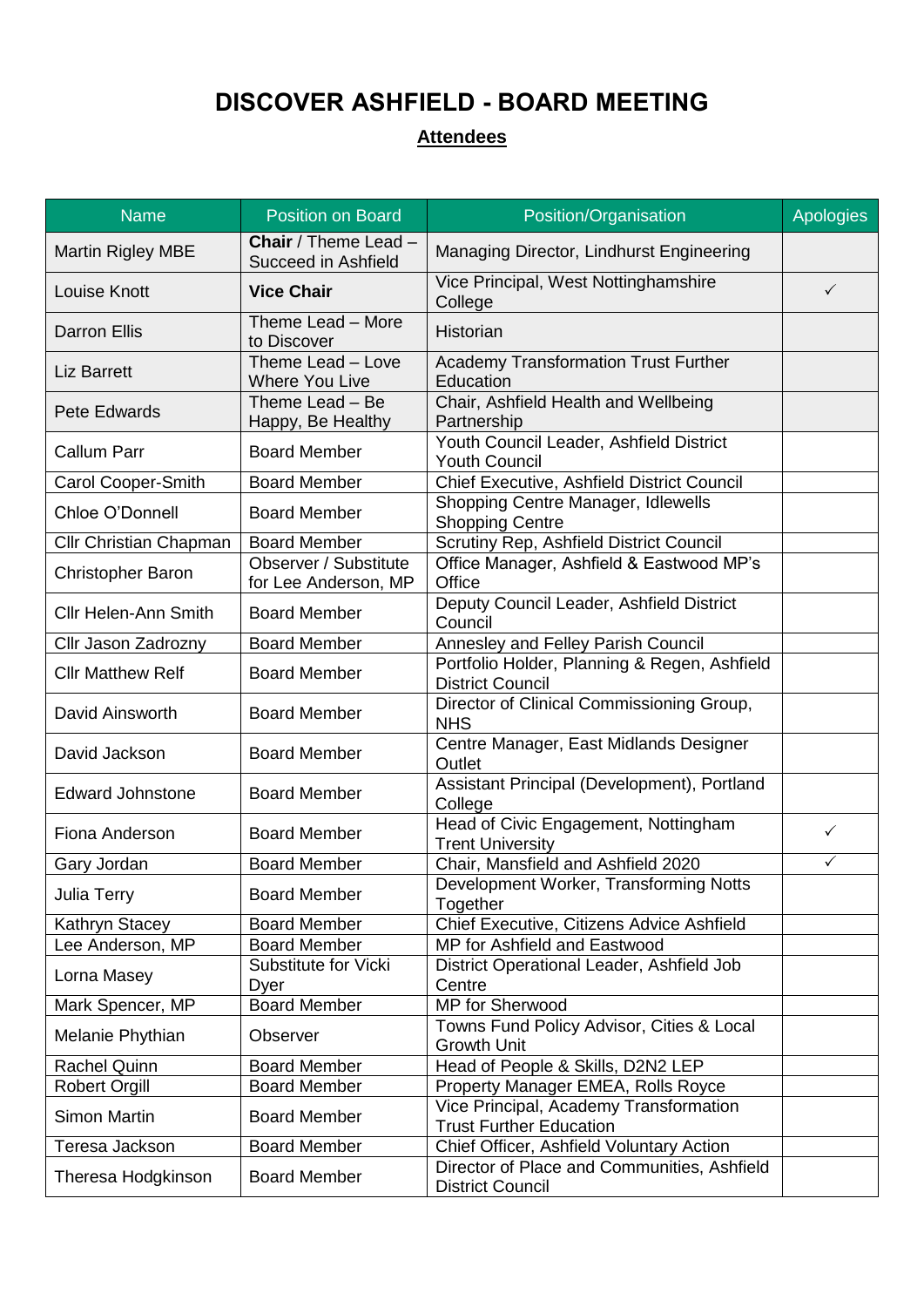| Viki Dyer               | <b>Board Member</b>                         | District Operations Lead, Department of<br><b>Work and Pensions</b>           |  |
|-------------------------|---------------------------------------------|-------------------------------------------------------------------------------|--|
| Andrea Stone            | <b>Supporting Officer</b>                   | Health and Wellbeing Manager, Ashfield<br><b>District Council</b>             |  |
| <b>Katherine Green</b>  | <b>Supporting Officer</b>                   | Senior Communications Officer, Ashfield<br><b>District Council</b>            |  |
| Lana Mills              | Supporting Officer /<br><b>Minute Taker</b> | Discover Ashfield Project Officer, Ashfield<br><b>District Council</b>        |  |
| <b>Matthew Neal</b>     | <b>Supporting Officer</b>                   | Service Director of Investment and Growth,<br>Nottinghamshire County Council  |  |
| Nicola McCoy-Brown      | <b>Supporting Officer</b>                   | Group Manager for Growth & Development,<br>Nottinghamshire County Council     |  |
| Sarah Daniel            | Secretary / Supporting<br>Officer           | Interim Service Manager for Place and<br>Wellbeing, Ashfield District Council |  |
| <b>Tracy Bird</b>       | <b>Supporting Officer</b>                   | Health and Wellbeing Officer, Ashfield<br><b>District Council</b>             |  |
| <b>Trevor Middleton</b> | <b>Supporting Officer</b>                   | Town Centres and Markets Manager,<br><b>Ashfield District Council</b>         |  |